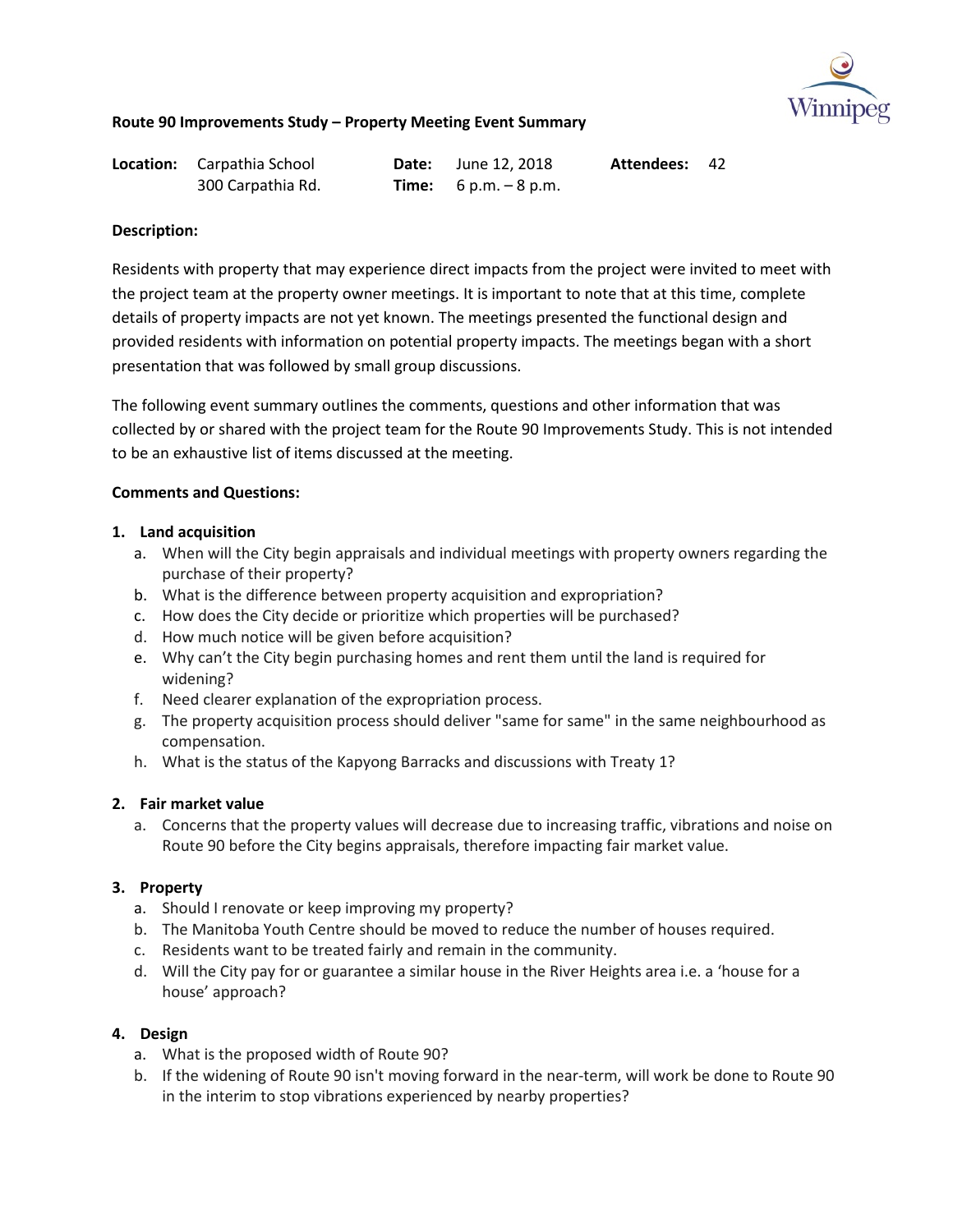- c. Can the rail line be used to lessen impacts along Route 90?
- d. Sound attenuation and visual barriers are important. Open land with fences is not preferred like at Route 90 north of Ness Avenue.
- e. Increasing the speed limit is a concern.
- f. Noise and vibration issues from Route 90 need to be addressed in the new design.
- g. Vibrations from the poor condition of Route 90 are a very serious concern and residents believe it is causing structural issues in homes.
- h. The project costs are too high.

## **5. Local Access**

a. Closing local accesses are a concern and will impact traffic flows through the residential neighborhoods.

## **6. Construction**

- a. When will construction begin?
- b. Route 90 shouldn't be a truck route until it is fixed. It passes through a residential neighbourhood.

## **7. Transit**

- a. Why isn't rapid transit being considered for this route?
- b. Will rapid transit be considered for Route 90?

- a. Is today's presentation available on the project website?
- b. Renderings of what Route 90 will actually look like would be helpful. The example images do not give an accurate example of the route's character.
- c. Residents would like to see street addresses on the table maps.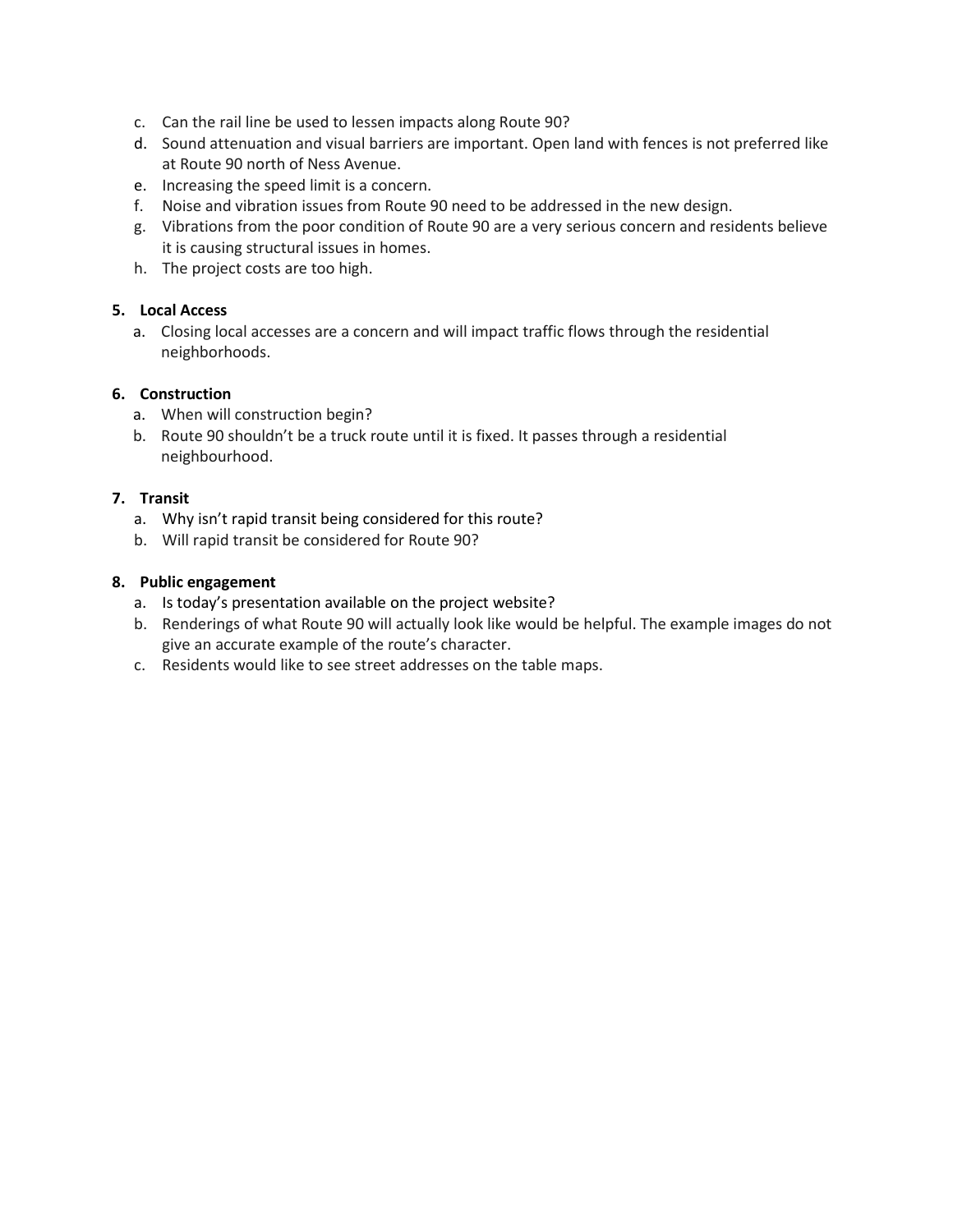

| <b>Location:</b> Carpathia School Barbeque Date: June 13, 2018 |                                | <b>Attendees:</b> 150 (estimated) |
|----------------------------------------------------------------|--------------------------------|-----------------------------------|
| 300 Carpathia Rd.                                              | <b>Time:</b> $6 p.m. - 8 p.m.$ |                                   |

### **Description:**

The project team was invited to attend the Carpathia School Barbeque by the principal to raise awareness of the project, promote the online survey and gather input on the project. The Carpathia School Barbeque is a year-end celebration for parents, children and staff.

The following event summary outlines the comments, questions and other information that was collected by or shared with the project team for the Route 90 Improvements Study. This is not intended to be an exhaustive list of items discussed at the meeting.

## **Comments and Questions:**

## **1. Traffic**

- a. One attendee noted speeds were a concern to safely cross Route 90.
- b. Drivers currently speed and the proposed increase to 60km/hr may make speeding even worse.

### **2. Design**

a. Several attendees noted that they would like to see trees and landscaping along Route 90 to buffer noise.

### **3. Local access**

- a. Several attendees commented that less access points to Route 90 was a positive improvement to safety.
- b. Less access point were also considered to reduce cut-through traffic in the neighbourhood.

# **4. Active Transportation**

- a. Several attendees felt an on-street bike lane was too dangerous on Route 90 because it is designated as a truck route.
- b. One attendee strongly preferred a pedestrian and cycling bridge crossing at Lockston Avenue for safe crossing of school children
- c. One attendee felt a pedestrian and cycling bridge was out of scale with the neighbourhood.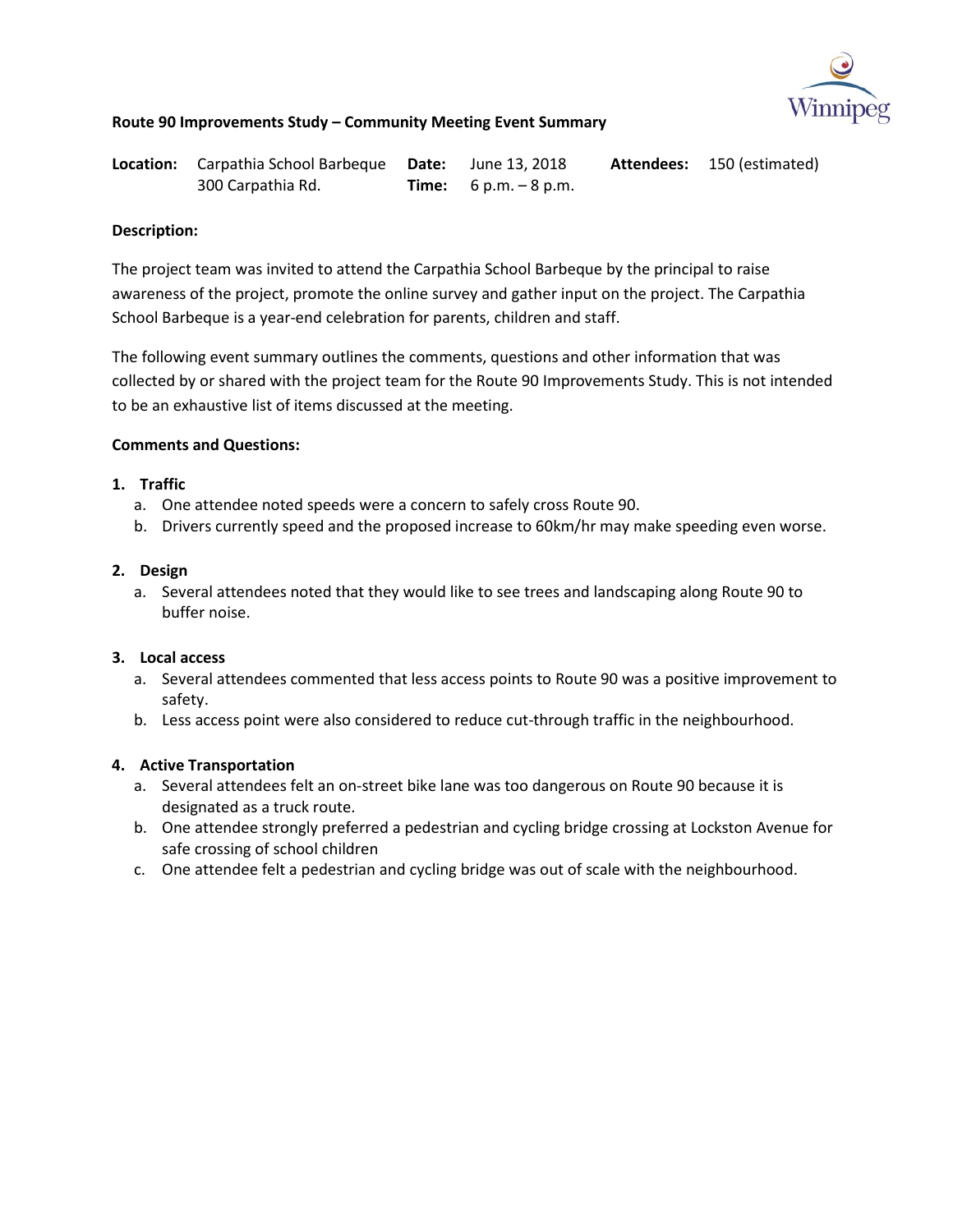

| <b>Location:</b> Carpathia School | <b>Date:</b> June 14, 2018     | <b>Attendees: 37</b> |  |
|-----------------------------------|--------------------------------|----------------------|--|
| 300 Carpathia Rd.                 | <b>Time:</b> $6 p.m. - 8 p.m.$ |                      |  |

### **Description:**

Residents with property that may experience direct impacts from the project were invited to meet with the project team at the property owner meetings. It is important to note that at this time, complete details of property impacts are not yet known. The meetings presented the functional design and provided residents with information on potential property impacts. The meetings began with a short presentation that was followed by small group discussions .

The following event summary outlines the comments, questions and other information that was collected by or shared with the project team for the Route 90 Improvements Study. This is not intended to be an exhaustive list of items discussed at the meeting.

## **Comments and Questions:**

## **1. Land acquisition**

- a. Will the Kapyong Barracks land be purchased or leased on a long-term basis by the City? If the land is leased, what guarantees that the lease will not expire?
- b. What costs are covered for the negotiation or expropriation processes?
- c. Are relocation costs and assistance finding a home included in the land acquisition process?
- d. What factors will City consider as part of land acquisition? Length of time in area? Cost of comparable houses in the area?
- e. When will City begin property appraisals and individual meetings with property owners regarding the purchase of their property?
- f. Will the City contact residents about land acquisition after funding is approved, or do residents need to contact the City?
- g. How does the City decide or prioritize which properties will be purchased first?
- h. How much notice will be given before acquisition?
- i. How long do residents have to negotiate or accept an offer before the City proceeds to expropriation?
- j. Do residents get more money from a negotiated purchase or by expropriation?
- k. Will the City buy purchase homes that are for sale now?
- l. Will the estimated costs for the Route 90 widening include the costs related to property acquisition?
- m. Can residents dispute an expropriation?
- n. Can the initial offer be reduced if it is refused and proceed to expropriation?
- o. Will the City compensate residents with properties not required for the widening but that are now in closer proximity to Route 90?
- p. Will the City provide an interpreter, if needed, for the property acquisition process?
- q. If the City expropriates a property, can the resident strip the property before it is demolished?
- r. Will all of the homes be acquired between Lockston Avenue to Tuxedo Avenue?
- s. What happens if negotiations with Treaty 1 over the Kapyong Barracks are not successful?
- t. Should homeowners renovate or keep improving their property?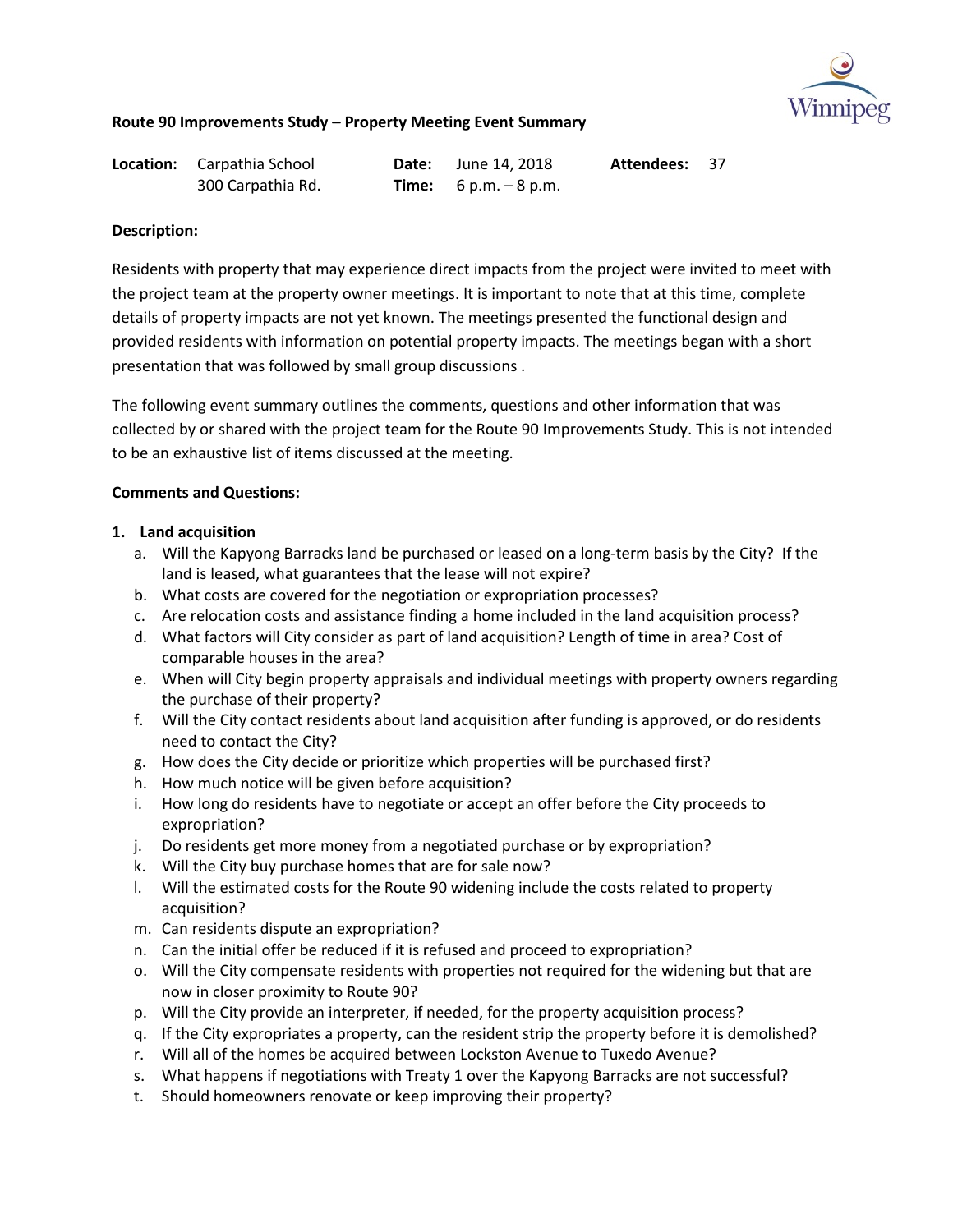u. Not all landowners might understand their rights due to language barriers, etc.

## **2. Fair market value**

- a. Will offers include more than fair market value, depending on individual circumstances?
- b. How is fair market value determined?
- c. Concerns that fair market value will decrease before the City begins acquiring property because the project is pending and people are aware of which properties are impacted.
- d. A resident indicated that they have to sell their house now and will lose money because the project has decreased property values. Will the City compensate residents for lost value when the funding is approved?
- e. Will fair market value consider the value today, or at the time of acquisition?
- f. Can the City confirm if Winnipeg falls under the *Expropriation Act* (Manitoba)?
- g. What are the factors that are considered when determining if a full or partial acquisition is required? For example, sound (decibels), distance of structures from roadway, etc.
- h. The fair market value calculation should reference the neighbourhood and not just the specific property.

## **3. Property**

- a. How much notice will residents have before they have to vacate their home?
- b. This whole process over the last ten years has been very stressful and feels unreasonable for property owners.
- c. It is unfair to tear up an established neighbourhood and take homes for active transportation.
- d. The City is negatively affecting property values as properties continue to degrade due to neglect from uncertainty around the project and of the condition of Route 90 in the interim. There are no willing buyers for homes on Route 90 because of the uncertainty around the project.
- e. Suggestion that the Route 90 Improvements Study be put on hold while the City pilots smallerscale improvements including adding collector lanes for turning movements at intersections and closing local accesses to see how much traffic flow can improve without having large impacts on the neighbourhood.

### **4. Traffic**

- a. Overweight trucks are illegally using Route 90 at night.
- b. Vibrations are already a problem and there are concerns that the new project will make vibrations worse.

### **5. Design**

- a. What is the proposed width of Route 90?
- b. The footprint of Route 90 seems to be increasing over the years.
- c. Will sound barriers be constructed along the route? When will those decisions be made?
- d. Increasing the speed limit is a concern.
- e. The project costs are too high.
- f. The City should close the median and eliminate lights at Academy Road now to improve traffic while design and construction are pending.

# **6. Local access**

a. There was support for an access road from Boulton Bay to Taylor Avenue for the Kenaston Estates residents, both during construction and once Route 90 is finished.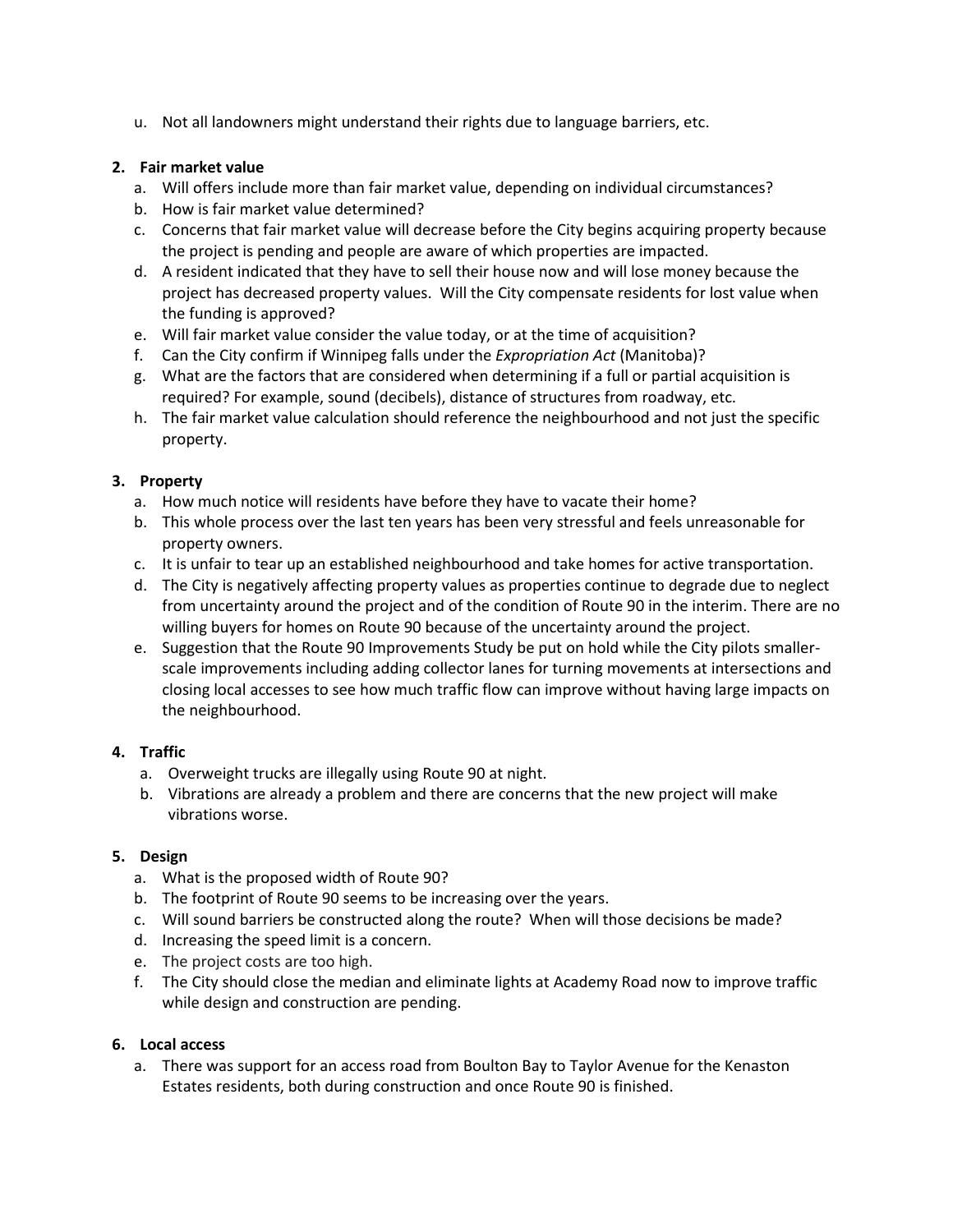- b. Will access roads be included to facilitate exit from Kenaston Estates to Taylor or Grant (instead of directly onto Route 90)?
- c. What is the plan for emergency vehicle access during construction?
- d. Concerns with closure of Academy Road on the west side of Route 90. Will the closure cause more traffic to travel down Willow Avenue?
- e. Closing local accesses are concerning and will impact traffic flows through residential neighborhoods.
- f. Has the City considered a "right-in, right-out" approach at Tuxedo Avenue?

# **7. Active transportation**

- a. A resident commented that sidewalks see little use along Route 90 because of the salt, sand and spray. If active transportation is included along Route 90, it will need to be much farther away from the roadway, or on side streets, to avoid similar problems.
- b. Strong support for half-signals between major intersections to increase connectivity.
- c. Homes should not be acquired for active transportation pathways. Use Lockwood Street as the active transportation route instead of Route 90 if needed.

## **8. Construction**

- a. When will construction begin?
- b. Why is it taking so long for Route 90 to be widened?
- c. How will construction be phased?
- d. Route 90 shouldn't be a truck route until current issues are fixed.
- e. How many lanes of traffic will be maintained during construction?

- a. When will an updated design showing impacts to properties be available to the public?
- b. Please present what properties will be needed (full and partial takings) during the preliminary design.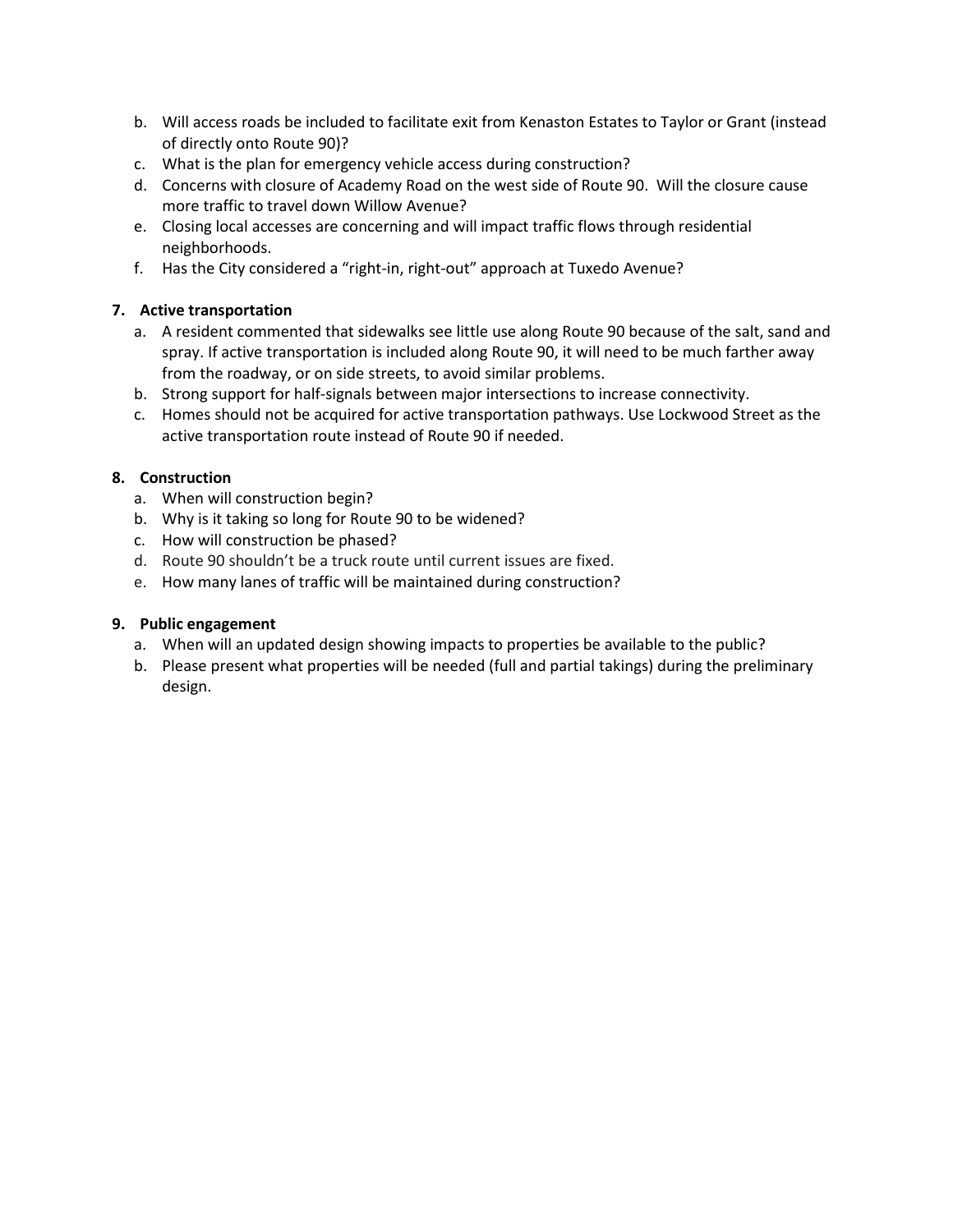

**Location:** Haven II Apartment Building **Date:** Multipurpose Room 1<sup>st</sup> Floor, 21 Boulton Bay **Time:**  June 19, 2018 6 p.m. – 8 p.m. **Attendees:** 86

### **Description:**

Residents in the project area were invited to meet with the project team at the community meetings. The meetings presented the functional design and provided an opportunity to share input and questions with the project team. The meetings began with a short presentation that was followed by small group discussions.

The following event summary outlines the comments, questions and other information that was collected by or shared with the project team for the Route 90 Improvements Study. This is not intended to be an exhaustive list of items discussed at the meeting.

## **Comments and Questions:**

## **1. Traffic**

- a. Add signs indicating "do not block intersection" along Route 90.
- b. Closing the access to Denman Place entrance is an issue for residents and emergency vehicles.
- c. No parking should be allowed on the proposed service road.
- d. Will the proposed service road be signalized at Taylor Avenue? Taylor Avenue is already very busy and could be challenging to turn in and out.
- e. Concern over current speeds on Route 90.
- f. Longer left turning time from Grant Avenue to Route 90 is required.
- g. There were concerns that Winnipeg drivers will not respect the half signals.
- h. Support for two left turn lanes from Grant Avenue to Route 90.
- i. The half signal will improve crossing safety from Boulton Bay.
- j. Closing the median at Boulton Bay will be an inconvenience, but there was broad recognition that it doesn't work very well right now.
- k. There were concerns with the number of half signal intersections along Route 90 and the potential impacts to traffic flow.
- l. Suggestion for a pedestrian and cycling bridge at Boulton Bay to reduce number of lights that could slow traffic.
- m. Why is there no left-hand turn onto Route 90 from Portage Avenue?
- n. Address cut through traffic with design and truck traffic management.

- a. Will sound attenuation impact property values?
- b. What is being done to minimize noise for the residents due to increased traffic?
- c. Green space is best along the route and will provide a space for kids to play.
- d. Sound attenuation should be included along Route 90.
- e. The alignment should be shifted westwards by acquiring Manitoba Youth Centre as well as using the rail bridge for active transportation.
- f. Would like to see some mixed-use development along the route and low rental housing.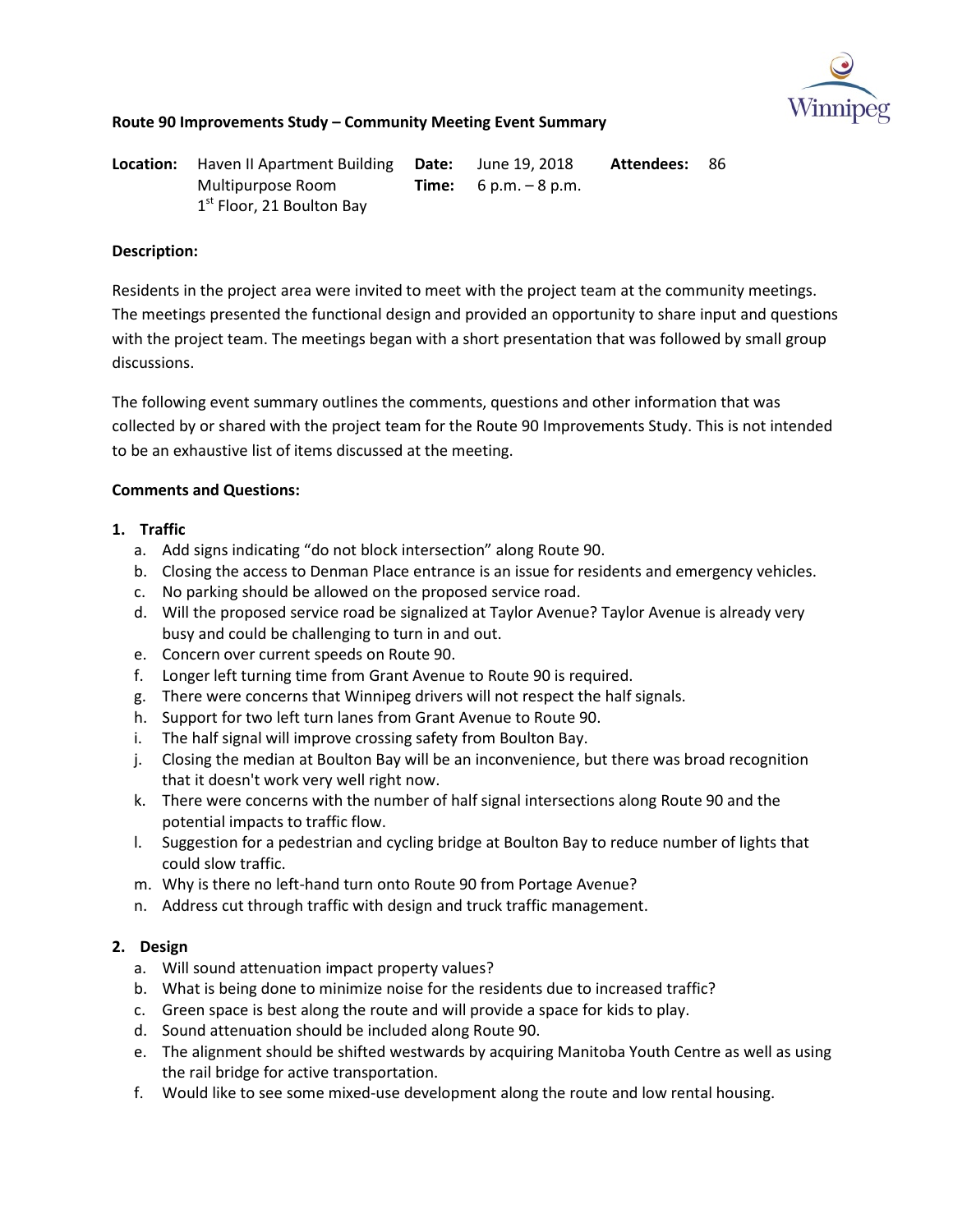- g. There were questions about how Kapyong will affect the Route 90 Improvements Study.
- h. What is the timeline for the Kapyong development?
- i. Can Kapyong be used to reduce amount of property taken for the project?

## **3. Local access**

- a. Closing the median opening at Boulton Bay would reduce the convenience of residences living in the Ponds and Denman Place. The back lane is narrow, and it would be difficult getting in and out.
- b. There were safety concerns about the location of the proposed service road being located between the multifamily units and the park. Children would need to cross the service road to get to the park.
- c. Concerned about the volume of traffic using the proposed access road due to high density of the complexes and concerns about others using it as thoroughfare.
- d. During construction, maintain access for vehicles and pedestrians from Taylor Avenue to Superstore and the bus stop on Grant Avenue.
- e. Some residents were very supportive of the new access off Taylor Avenue, as the existing left turn from Route 90 is challenging and unsafe. Residents requested that the new Boulton Bay access be constructed as soon as possible to help alleviate traffic due to construction of Route 90 and suggested it could be a separate project from the Route 90 widening.
- f. Some residents would like to see proposed service road constructed last.
- g. Some residents suggested the proposed service road should be located in front of the buildings. Another suggestion was to use the back lane behind Centennial Street for access.
- h. Some residents suggested the proposed access road shifted behind park.
- i. The prosed service road was well received by residents who were concerned about how the handi-transit shuttle would access the building if the median at Boulton Avenue was closed.
- j. Could the City extend the proposed service road be extended at the back of the multi-family sites to access the Ponds?
- k. Access to the Ponds is limited to northbound only. With 168+ residents and vehicles, is a private rear access needed?
- l. A number of participants requested access into the Ponds from southbound Route 90.
- m. There was a mix of opinions about the crossing at Lockston Avenue. A number of people incorrectly thought that the Carpathia School catchment boundary was Route 90 and that students did not have to cross Route 90.
- n. Benches must be located between Taylor Avenue and Superstore to help elderly populations with grocery bags.
- o. Concerns that the proposed service road between multi-family units and the park will result in increased noise. A noise wall is not desired.
- p. Closing certain local accesses could be detrimental in emergency situations.
- q. Closing u-turns at Carpathia Avenue will mean Kenaston Village tenants have to go further south done Route 90 or to Grant Avenue from access.
- r. There was support for two left turn lanes from westbound Grant Avenue to southbound Route 90, as proposed in the functional design.
- s. Parking along the proposed service road should not be permitted.
- t. The City should add turning onto Centennial during rush hour.
- u. Traffic lights should be added along Taylor Avenue for the proposed service road.
- v. The City should consider elderly and youth before closing turn lane access.

### **4. Active transportation**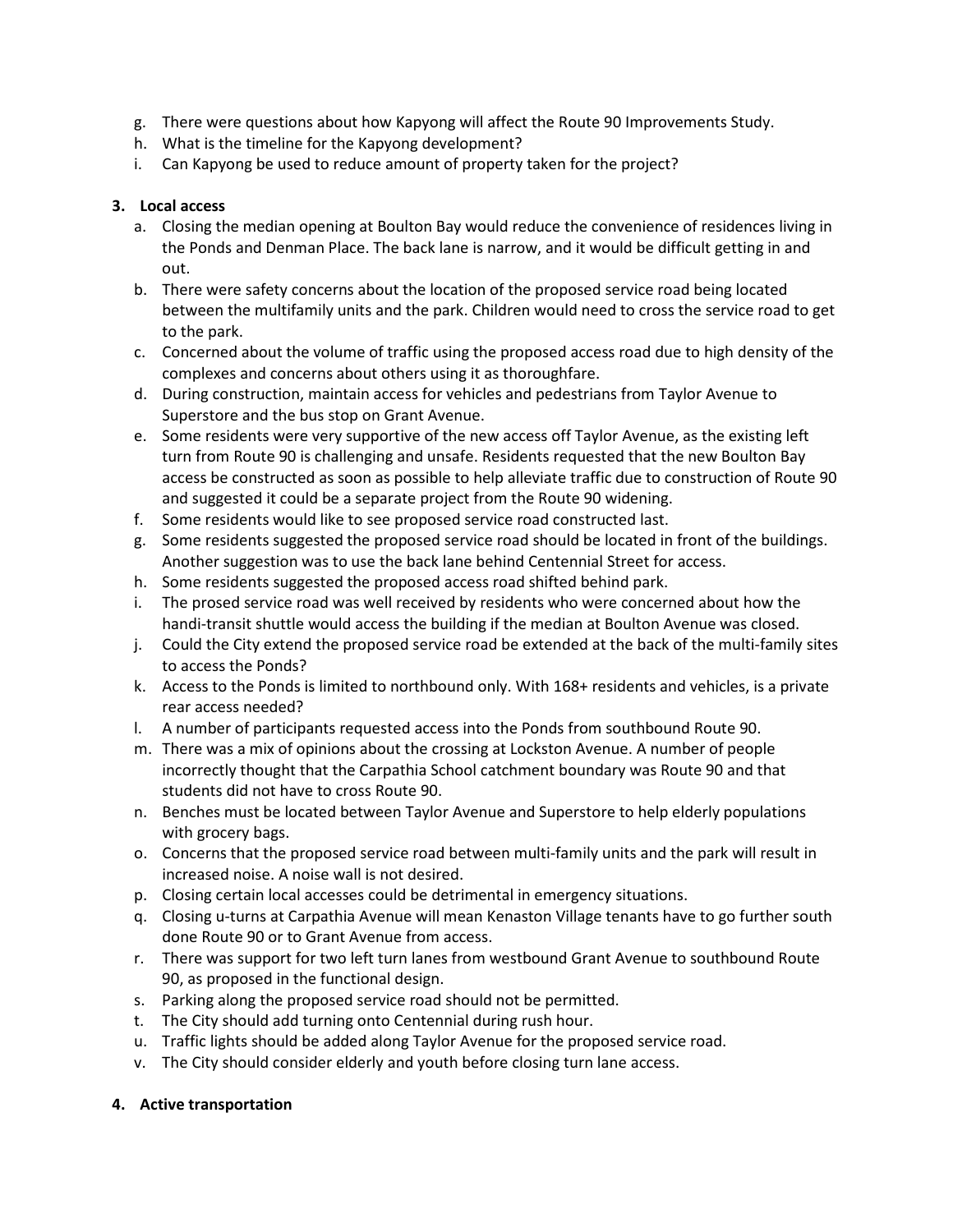- a. Some pedestrians preferred the buffered bike lane as it separated the cyclists from the pedestrians. Bikes are very quiet and startle pedestrians, which could result in crashes.
- b. Significant concerns about mixing cyclists and pedestrians together on multi-use path because there are so many seniors that walk this route to Superstore, but also general support for the open, relaxed feel. What is the solution to achieve both?
- c. Other pedestrians prefer the multi-used path or a wider sidewalk to walk to Superstore.
- d. Support for a cycling and pedestrian bridge near Carpathia School with cage fencing to prevent people from throwing items at cars.
- e. The long ramp for the pedestrian and cycling bridge crossing would be a deterrent to use.
- f. Concern about snow clearing on pedestrian and cycling bridge.
- g. The active transportation paths should be wide to accommodate users and snow clearing equipment.
- h. Concern that the proposed service road from Taylor Avenue would drastically change the feel and safety of crossing to Joe Malone Park. There are lots of families in the multi-family buildings that use Joe Malone Park regularly.
- i. A crosswalk should be added to the proposed service road from the Boulton Estates to Joe Malone Park.
- j. A few participants suggested to have active transportation only on one side of Route 90 and to replace the east side active transportation with the proposed service road.
- k. Suggested using side streets for active transportation instead.
- l. There was support for the half-signals to improve connectivity for pedestrians and cyclists; one participant noted except during rush hour.
- m. Will there be a half-signal at Taylor Avenue and the proposed service road?
- n. There are a lot of dog walkers in the neighborhood who need safe crossings.
- o. The existing sidewalks need to be improved.

### **5. Construction**

- a. Will the Waverley underpass be finished before this Route 90 construction begins?
- b. Will Grant be closed during construction?
- c. Concerns about bus service delays during construction phase.
- d. Will sidewalks remain open during construction?

### **6. Transit**

- a. Residents indicated that punctuality of transit buses is a concern and also the frequency of buses should be increased. The proposed bus stops should be sheltered.
- b. Support for the transit priority signals.
- c. The bus shelter at Corydon needs to be well lite.
- d. The bus stops at Boulton Bay are good, but reliability/timeliness of transit is the issue (due to traffic delays).
- e. Support for intersection enhancements for transit.
- f. Keep bus stops on both sides of the street at Boulton Bay.
- g. Maintain bus shelters, including snow clearing and seating.
- h. The Grant Avenue bus stop is very important.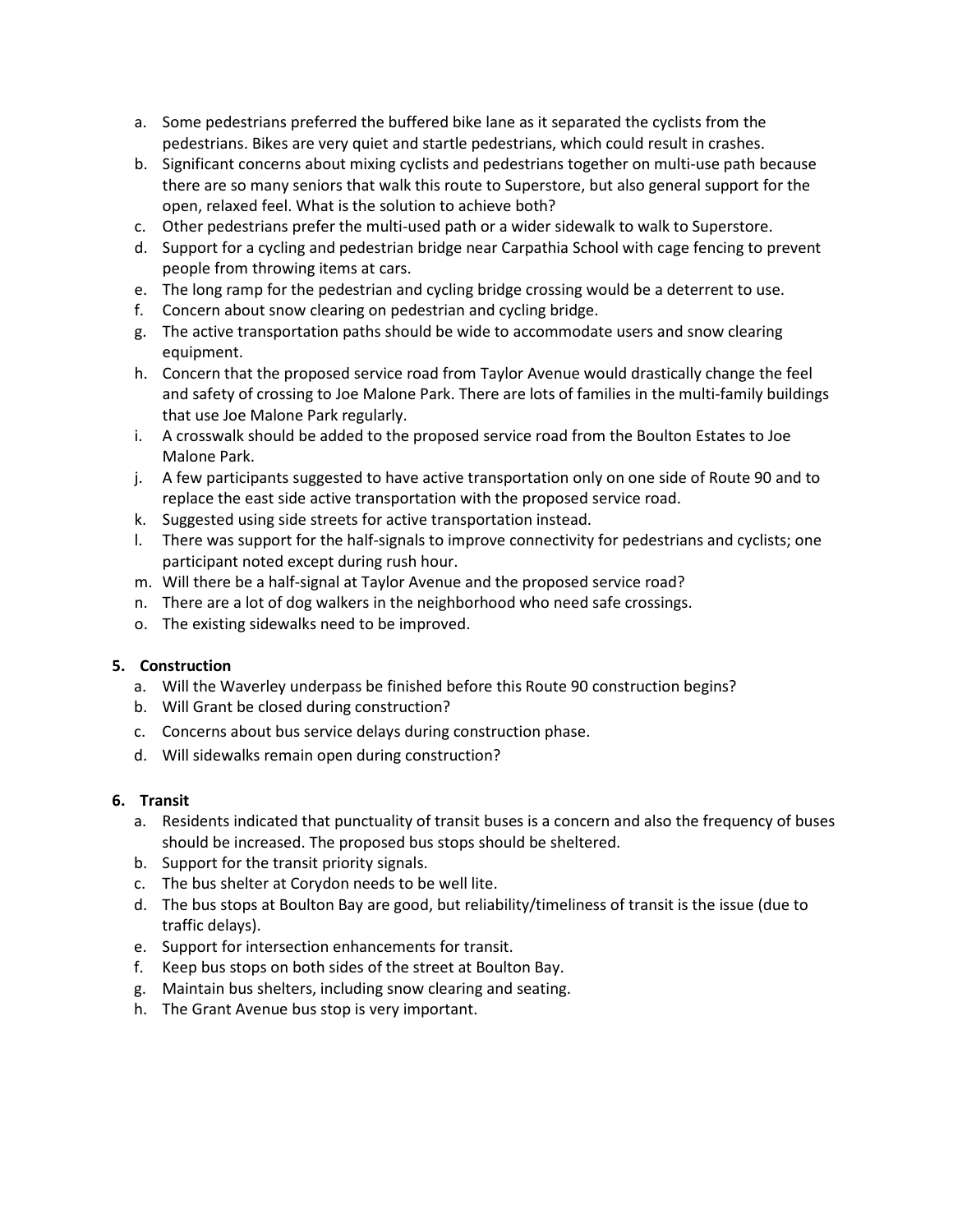

| <b>Location:</b> Carpathia School | <b>Date:</b> June 25, 2018     | <b>Attendees: 80</b> |  |
|-----------------------------------|--------------------------------|----------------------|--|
| 300 Carpathia Rd.                 | <b>Time:</b> $6 p.m. - 8 p.m.$ |                      |  |

### **Description:**

Residents in the project area were invited to meet with the project team at the community meetings. The meetings presented the functional design and provided an opportunity to share input and questions with the project team. The meetings began with a short presentation that was followed by small group discussions .

The following event summary outlines the comments, questions and other information that was collected by or shared with the project team for the Route 90 Improvements Study. This is not intended to be an exhaustive list of items discussed at the meeting.

## **Comments and Questions:**

## **1. Land acquisition**

- a. Will there be compensation for adjacent homes that are not acquired by the City?
- b. How does the City determine if a partial or full taking is required?
- c. Concerns about the amount of homes will be demolished for the pedestrian and cycling bridge and the length of the ramps.
- d. Interest in the discussions with the Manitoba Youth Centre for land acquisition.
- e. Suggestion to move the Manitoba Youth Centre or the architecture firm in former Canada Post building as an alternative to taking homes on the east side of Route 90.
- f. Would like more information from the Province about why the Manitoba Youth Centre cannot be relocated, including: whether building is outdated, renovated, how many people use it, whether it could be built elsewhere.
- g. A number of participants asked why the corridor does not use the existing roadway next to the Manitoba Youth Centre between Tuxedo Avenue and Willow Avenue.
- h. Will Kenaston Village property be acquired?
- i. The whole approach to acquisitions has been difficult on residents.
- j. The effect on property value is not clear.

# **2. Traffic**

- a. Residents preferred to keep the left hand turn lane into Boulton Bay or add a traffic light to reduce shortcutting through the neighbourhood from Taylor Avenue or Grant Avenue.
- b. Preference for two left turn lanes from Portage Avenue onto Route 90.
- c. Would like a longer left turn signal at Corydon Avenue to reduce u-turns at Ubique Crescent.
- d. Request for a new median opening on Route 90 to allow left turns at the Ponds since Boulton is closed and do u-turns are no longer permitted.
- e. Concerns about adding additional half signals along Route 90 and their impacts to traffic.
- f. Concerns about the effectiveness of the westbound left-turn from Portage Avenue onto southbound Route 90. Some participants think traffic will back-up and would prefer the loop to remain open.
- g. Congestion near the Rady Centre needs to be addressed.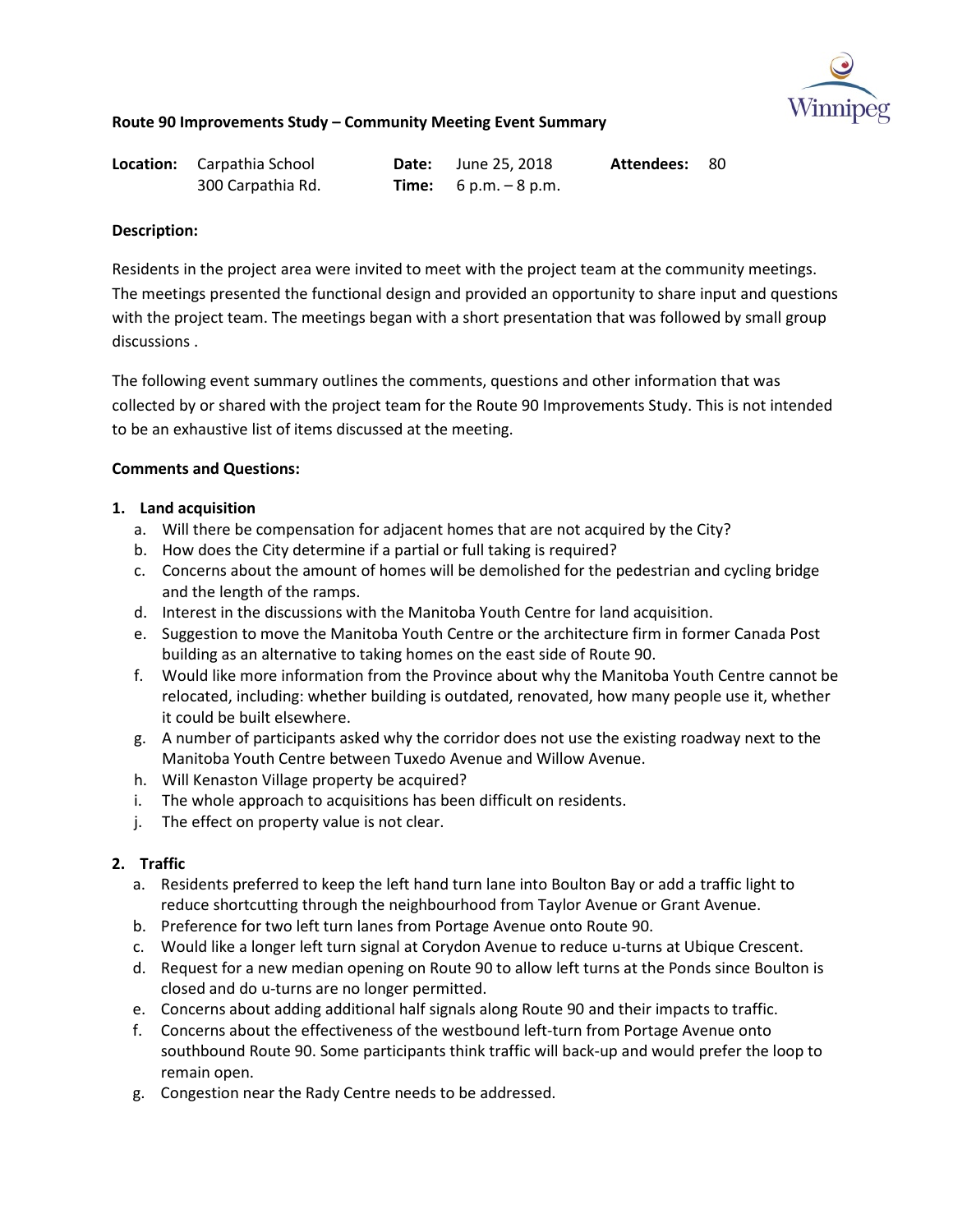- h. A few participants noted they would like to close Willow Avenue on the west side of Route 90 to reduce shortcutting at the Rady Centre.
- i. There is no turnaround at the end of Lockwood Avenue. Service vehicles will have to use the back lane to loop around.
- j. The speed limit should be 60 km/hr for the new bridge.
- k. No improvements are being made to an already congested area on the west side of Willow Avenue despite increased traffic.
- l. Eliminating the left turn at Bouton Bay feels like a done deal. Concerned about emergency vehicle access.
- m. Would like to see parking restrictions on Academy Road during afternoon rush hour to improve traffic flow. Right now there is a bottle neck merging eastbound onto Academy Road from Route 90. The second turning lane gets stuck behind parked cars on Academy Road.
- n. Concerns that an improved Route 90 would increase truck traffic.
- o. Can truck traffic be reduced?
- p. Trucks should use CenterPort instead of Route 90.
- q. Can truck traffic be restricted to a single lane to avoid congestion and potentially help mitigate vibrations?
- r. When was truck traffic as 4% of total Route 90 traffic measured? Four percent is still 3,000 trucks per day.

- a. A number of participants expressed interest in a sound wall, particularly from Willow Avenue to Academy Road.
- b. There was interest in learning more about different sound attenuation options available (i.e. walls, berms, etc.).
- c. Concerns and comments about current vibration along the corridor.
- d. Landscaping noted as a possible alternative to a sound wall.
- e. Interest in learning more about vibration study that will be done by the City as part of the study
- f. Why does sound attenuation not appear on the map?
- g. Some participants do not want a sound wall and noted that in some locations there isn't enough room for a berm. Other participants preferred a sound wall.
- h. Will residents get a chance to comment on the type of sound attenuation?
- i. A substantial wall for sound attenuation should be installed west of the connecting service road or west of the proposed active transportation path.
- j. A sound attenuation wall should have space for pedestrians and cyclists to exit/enter other than at major intersections (e.g. Willow Avenue).
- k. One participant noted that multi-family development may be an acceptable substitute for a sound wall but would like development to consider existing on-street parking availability to prevent future issues.
- l. What is required to reduce vibrations? Quality of concrete? More space on either side?
- m. Will half signals increase stop and start movements on Route 90, thereby increasing vibrations from trucks stopping/starting?
- n. Will truck traffic projections take into account increased truck activity from CentrePort? How are the projections calculated? Is the future Waverley Underpass factored in?
- o. We can't afford this project. Why isn't the City looking at scaled down options and improvements instead, like restricting truck traffic, high occupancy vehicle lanes and intersection improvements?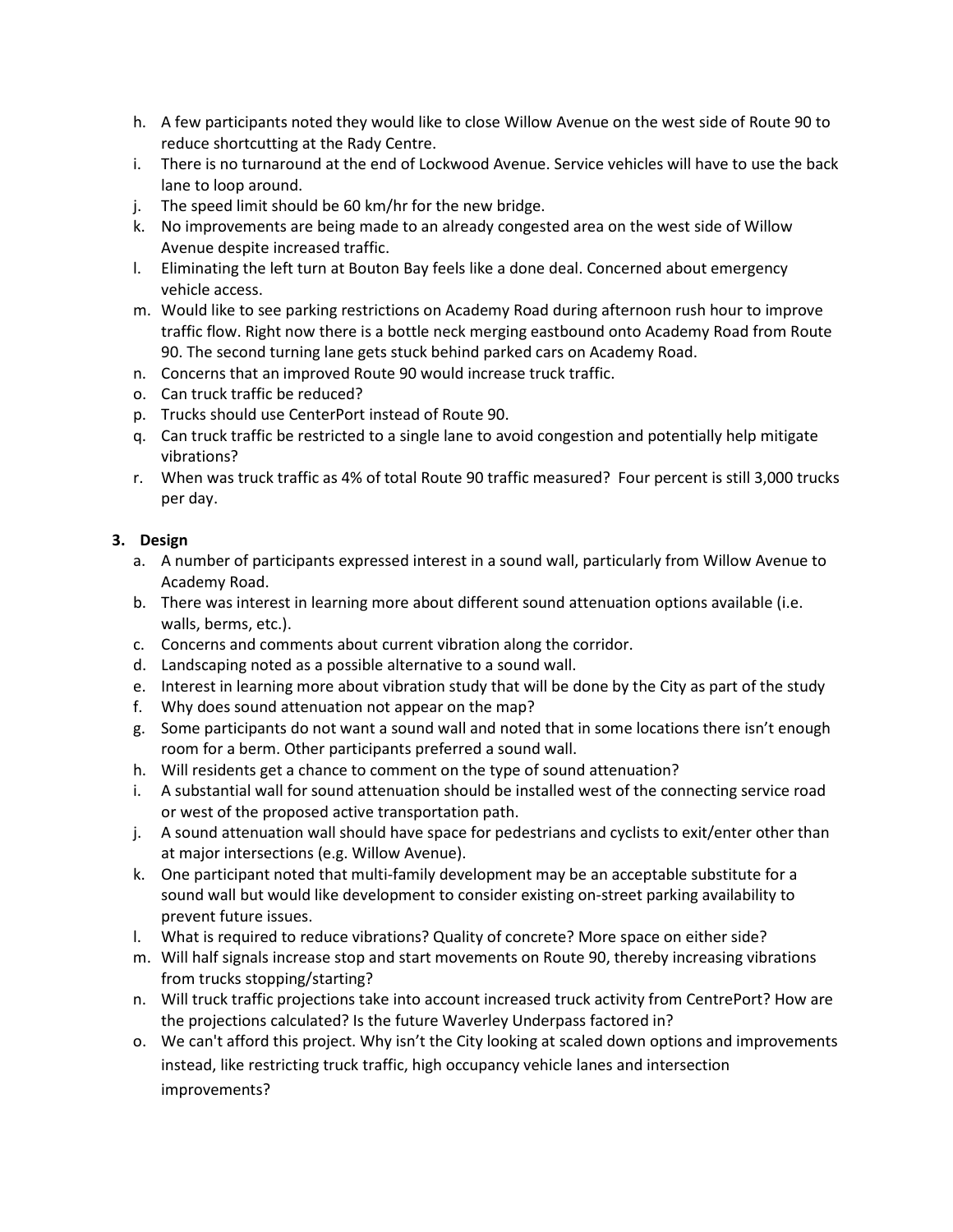- p. Motorcycles do not trigger the traffic lights at Tuxedo Avenue likely because they do not weigh enough. It would be good to see this corrected as part of the design.
- q. Concern that 6 lanes will reach capacity shortly after being built.
- r. Beautify the corridor with more green space.

## **4. Local access**

- a. Some residents were in favor of closing local accesses in the northern part of the study area while other residents were not in favor of reducing accesses.
- b. Closing Lockwood Street would force residents onto Centennial Street for access.
- c. Reduced access at Lockston Avenue and Academy Road should help reduce neighbourhood shortcutting.
- d. Residents of Kenaston Village noted that removing left turn lanes is not great, but understand why it is needed.
- e. Suggestion to make Lockston Avenue a right in/right out with a half signal instead of a full closure.
- f. The City should consider moving the proposed service road from Taylor Avenue further east and off the Kapyong lands to run behind Superstore.

## **5. Active transportation**

- a. General support for including active transportation in the project.
- b. Preference to keep cyclists and pedestrians separate on whatever active transportation path is chosen.
- c. Mixing cyclists with pedestrians is too dangerous for pedestrians.
- d. Why can't the old rail bridge and rail line be used for active transportation instead Route 90?
- e. The City should consider more active transportation options than the two presented alternate routes, etc.
- f. Concerned about ice on the proposed pedestrian and cycling bridge at Lockston Avenue. What is the strategy/frequency for snow clearing? Can the City explore heated walkways?
- g. Some participants preferred the street-level crossing because they felt the bridge will likely not be used and therefore be a waste of money.
- h. The street-level crossing at Lockston Avenue has a smaller footprint and will reduce the number of homes required.
- i. Will maintenance and lightning for the bridge be covered in this study?
- j. The pedestrian bridge should be is built as early as possible in the first phase of construction.
- k. There is current challenges crossing Route 90 and it will get more difficult with more lanes; reinforcing the importance of safe pedestrian crossings.
- l. There is distrust that the half signals won't just be turned into regular traffic lights.
- m. How many school children live on the west side of Route 90?

# **6. Construction**

- a. Request that the project not take more homes or trees than needed.
- b. Geotechnical analysis needs to be done as part of the road reconstruction to ensure the long term quality of the roadway and reduce future vibration and possible sink holes.
- c. Use concrete at intersections instead of blacktop.
- d. Would the project include rebuilding the road beds between Grant Avenue and Corydon Avenue?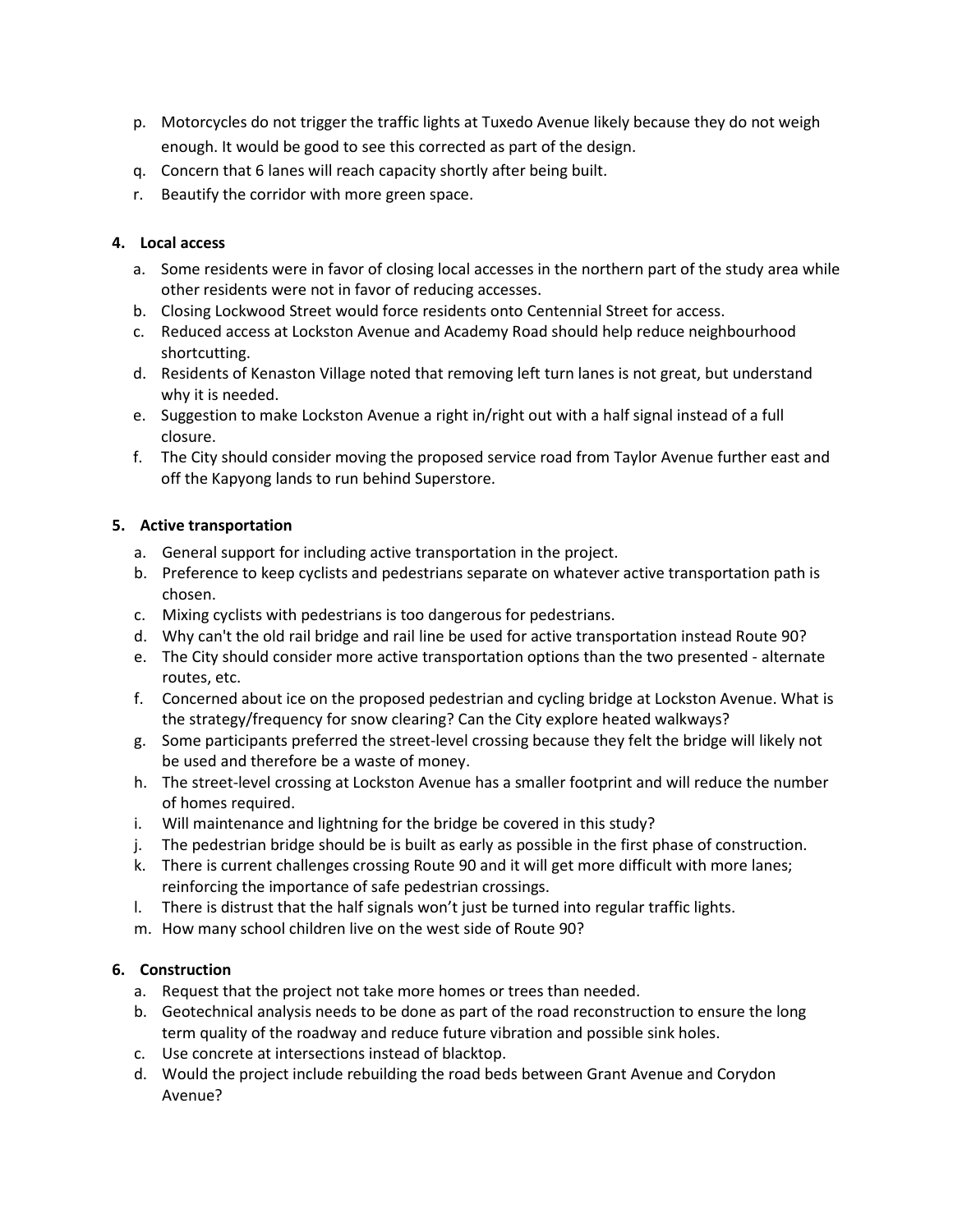- e. Where will construction vehicles park during construction?
- f. Questions about damage to homes during construction.

- a. Mailed invitations are best, but the City could also keep condo management companies informed of upcoming meetings.
- b. How will feedback and comments be incorporate into the study?
- c. There are concerns and distrust about the process.
- d. How many resident groups are on the PAC?
- e. Kenaston Community Network should be represented on the PAC.
- f. How will questions raised at the meetings be addressed?
- g. How will feedback be analyzed and responded to? What about on issues where there is a lack of consensus?
- h. Residents need to be included on the planning committee.
- i. The City needs to continue giving updates and hosting meetings.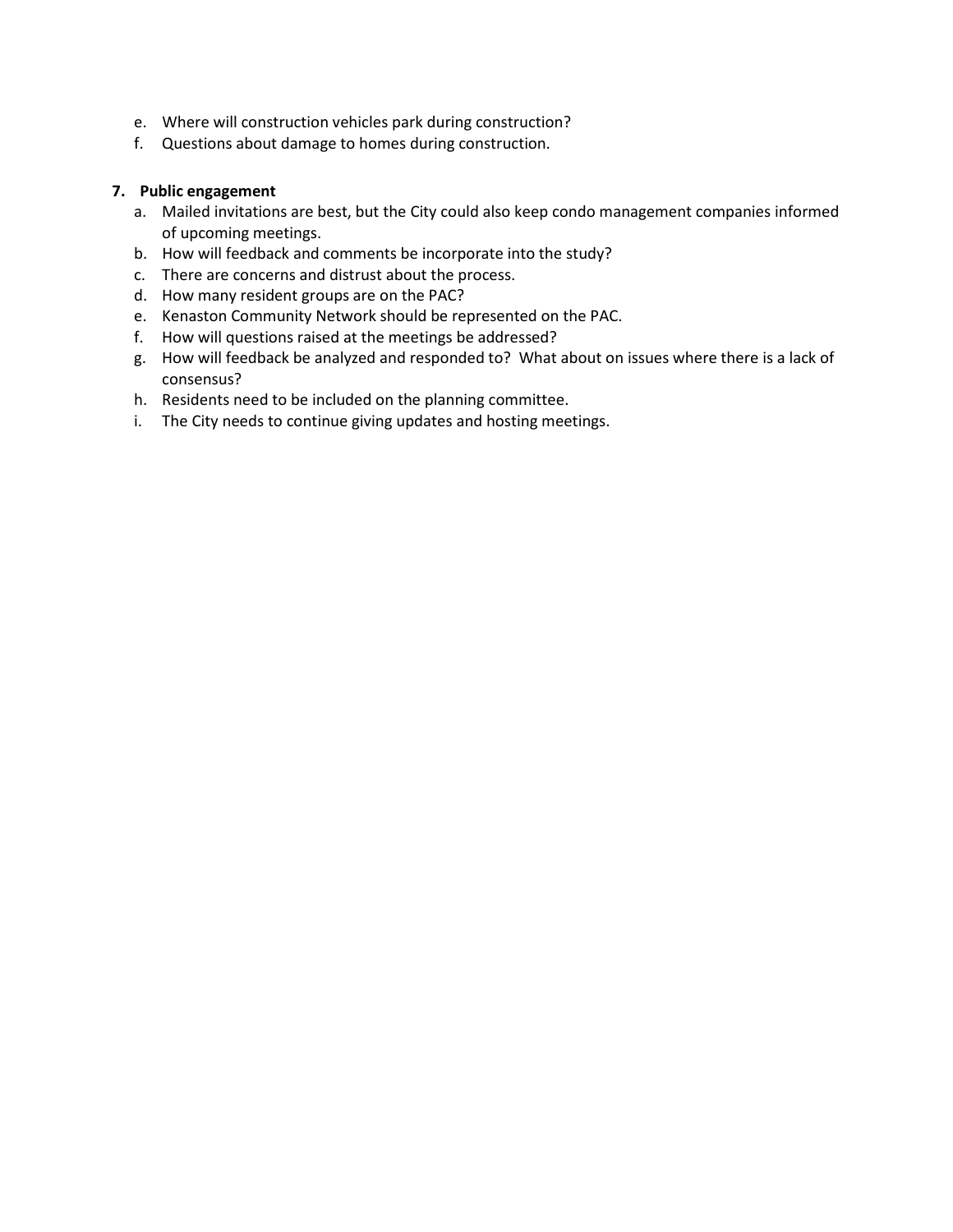

| <b>Location:</b> Viscount Gort Hotel | <b>Date:</b> June 26, 2018     | <b>Attendees: 39</b> |  |
|--------------------------------------|--------------------------------|----------------------|--|
| 1670 Portage Ave.                    | <b>Time:</b> $6 p.m. - 8 p.m.$ |                      |  |

### **Description:**

Residents in the project area were invited to meet with the project team at the community meetings. The meetings presented the functional design and with an opportunity to share input and questions with the project team. The meetings began with a short presentation that was followed by small group discussions .

The following event summary outlines the comments, questions and other information that was collected by or shared with the project team for the Route 90 Improvements Study. This is not intended to be an exhaustive list of items discussed at the meeting.

## **Comments and Questions:**

- **1. Traffic** 
	- a. Challenges turning onto eastbound Portage Avenue from northbound Route 90 with only one lane of traffic. Traffic cutting through the Viscount Gort parking lot will still be an issue, and may worsen with increased volumes of traffic on Route 90.
	- b. Off ramp improvements should include two lanes to eliminate short cutting through Viscount Gort parking lot.
	- c. Concerns with the additional intersection on Portage Avenue, as the signalized intersections at Queen Street, Berry Street and St James Street already cause congestion.
	- d. Preference to keep the Portage Avenue loop open and signaled, as there are concerns over the turn lane.
	- e. Support for eliminating Portage Avenue loop ramp, as it is challenging and unsafe to merge with southbound traffic.
	- f. Support for reducing the number of intersections along Route 90.
	- g. Currently vehicles u-turn from westbound Portage Avenue to southbound Route 90 and it is not safe.
	- h. What are the traffic counts during morning and afternoon rush hours?
	- i. On-street parking on Academy Road creates a bottleneck. There should be parking restrictions during peak hours.
	- j. How will the Route 90 improvements address cut through traffic on Centennial Street?
	- k. Support for a consistent speed.
	- l. The route should be expanded to four lanes instead of six lanes.

- a. Route 90 should be widened to more than six lanes and more intersections should be eliminated.
- b. A greenway approach, like Bishop Grandin, is better than combined on-street approach, like Sherbrook.
- c. The naturalized berm along Wilkes from Waverley Street into Linden Woods d is a good example to follow where there is room to along Route 90.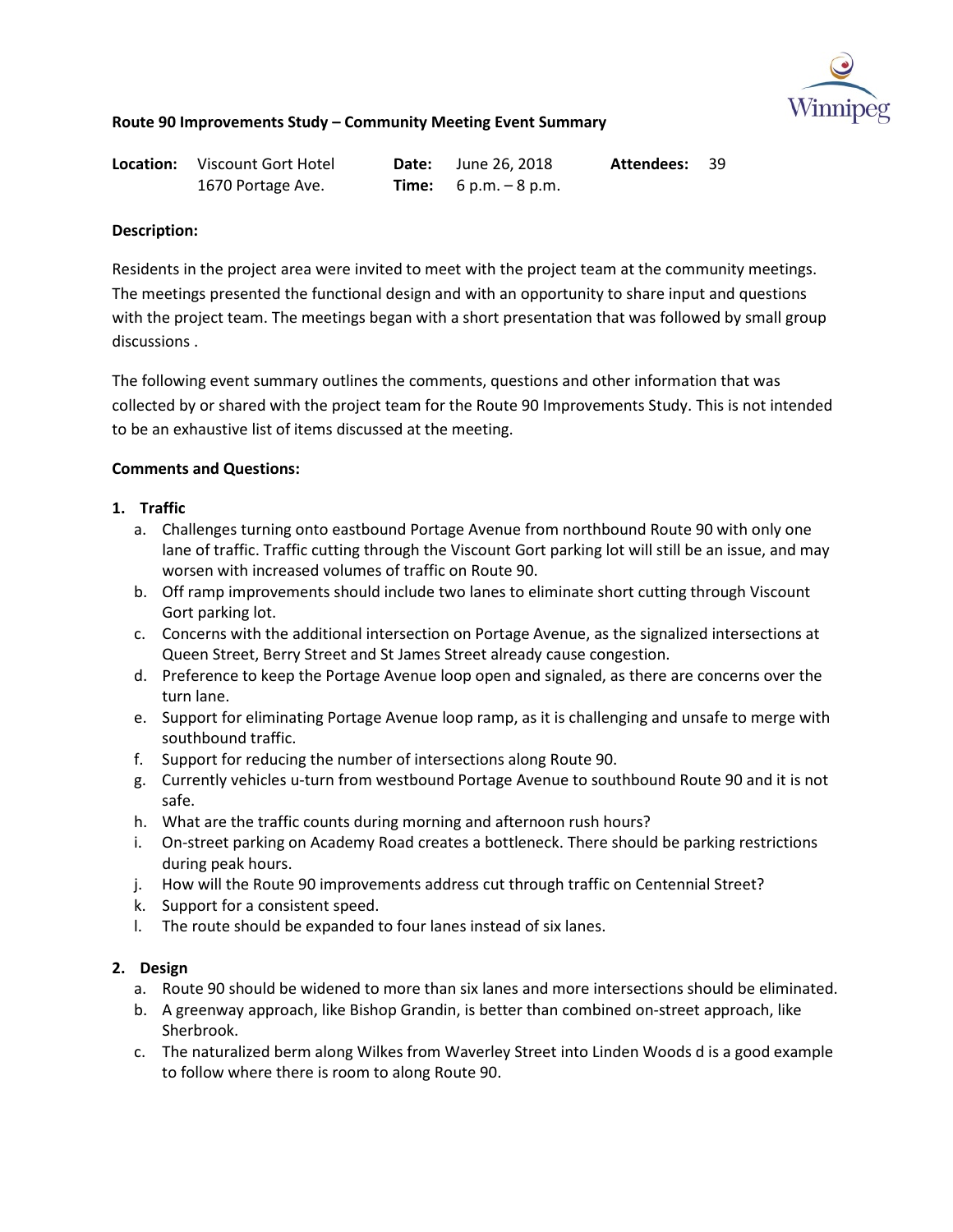- d. Condos and apartments are the best treatment for sound attenuation. The example of Richmond Way between Red Lobster on Portage Avenue and Wolseley Avenue West was given.
- e. What will sound attenuation look like?
- f. Some residents supported a sound wall from Wellington Crescent to Academy Road to reduce traffic noise.
- g. Large sounds walls along major routes in US are nice, attractive and incorporate landscaping.
- h. Aviation and military history in the area would be good themes for public art.

### **3. Local access**

- a. How will emergency vehicles access west of Academy Road if the intersection is closed?
- b. How will emergency vehicle access across Portage Avenue be accommodated?
- c. Support closure of Academy Road west of Route 90 as this intersection is unsafe.
- d. A wall or barrier from Wellington Crescent to Willow Avenue should be installed to eliminate pedestrian shortcutting.

## **4. Active transportation**

- a. The pedestrian underpass at Portage Avenue is dirty, and unsafe. It should be cleaned up.
- b. The informal route for pedestrians and cyclists around Herzing College is currently a problem due to poor sightlines. The new design will formalize this route. Are there other options to explore?
- c. The pedestrian bridge at Lockston Avenue would be a safer option.
- d. The Carpathia School catchment area or enrollment numbers might change in the future so it might not be wise to invest in an overpass crossing.
- e. Concerns about crossing between Viscount Gort and parking lot, especially if the off-ramp is widened.
- f. Preference not to combine pedestrians and cyclists.
- g. Will there be pedestrian signals to get across the islands?
- h. Preference for bike lanes on both sides of Route 90.
- i. A pedestrian and cycling overpass over the decommissioned railway bridge was suggested.

# **5. Construction**

- a. Will the City set specific hours for construction?
- b. Maintaining local access around Kiltarton Towers and St James to southbound Route 90 important during construction.
- c. Concerns about construction noise.
- d. Clarity on how new St. James Bridges will function was important for people
- e. What are the timelines for construction?

### **6. Transit**

a. Transit priority signals are good idea to improve transit service.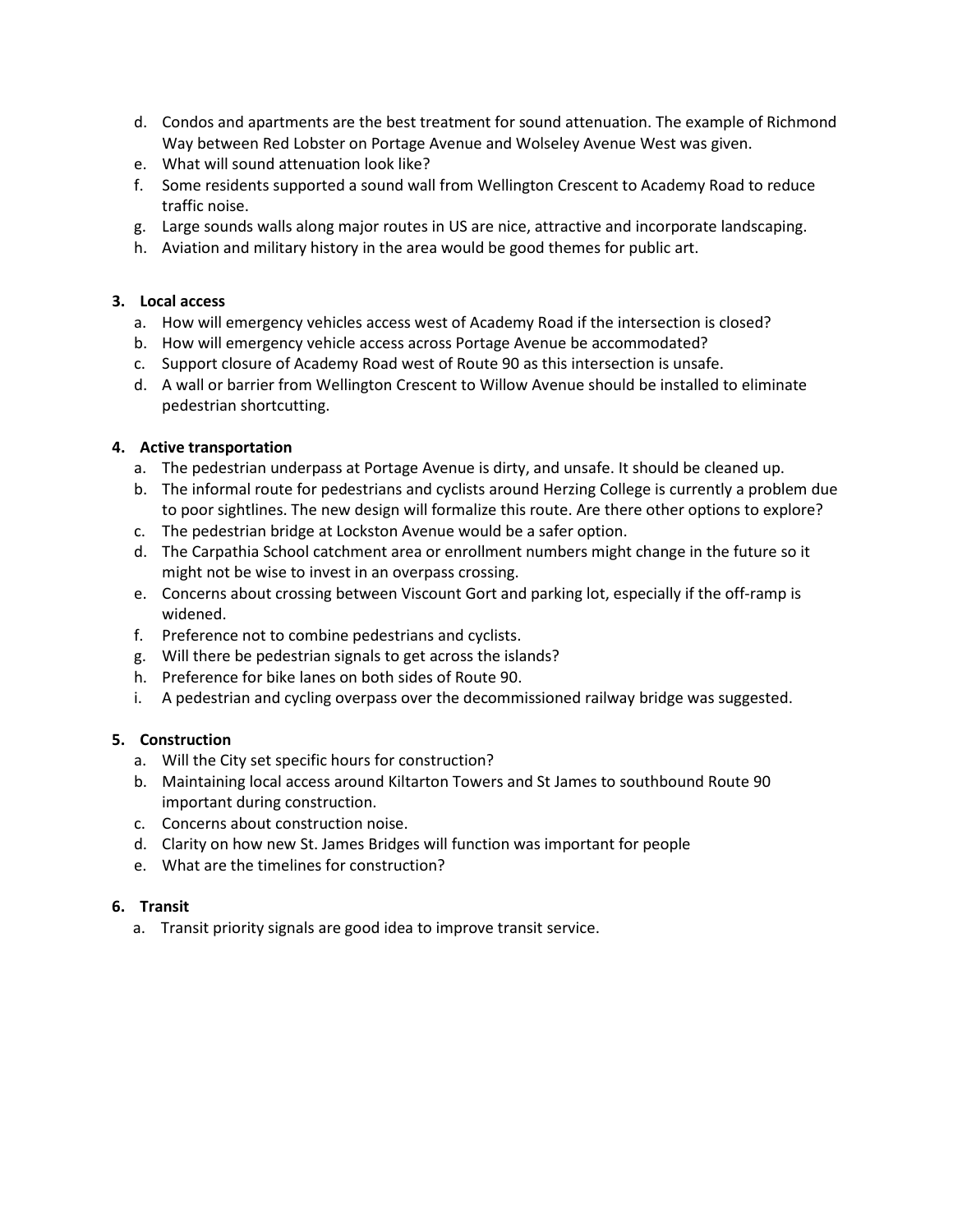

| <b>Location:</b> Carpathia School | <b>Date:</b> June 27, 2018     | Attendees: 53 |  |
|-----------------------------------|--------------------------------|---------------|--|
| 300 Carpathia Rd.                 | <b>Time:</b> $6 p.m. - 8 p.m.$ |               |  |

#### **Description:**

Residents in the project area were invited to meet with the project team at the community meetings. The meetings presented the functional design and provided an opportunity to share input and questions with the project team. The meetings began with a short presentation that was followed by small group discussions.

The following event summary outlines the comments, questions and other information that was collected by or shared with the project team for the Route 90 Improvements Study. This is not intended to be an exhaustive list of items discussed at the meeting.

#### **Comments and Questions:**

### **1. Property**

- a. Why is so much land required, especially in an established neighbourhood?
- b. River Heights is an older neighbourhood, established, and there is a huge need for land for this project to move forward. Does it really make sense? Can it be narrower?
- c. Can smaller scale improvements be made to Route 90?
- d. Can the City make compromises to lower cost and amount of land needed?
- e. Concerns about the overall cost of the project.
- f. What will separate the new active transportation path from the back lane and backyards of remaining houses?
- g. Why does this project have to have so much impact on existing homes is this going to delay the project even more?

### **2. Traffic**

- a. How far into the future have traffic projections been calculated?
- b. If Academy Road west is closed, what will traffic increase at Doncaster Street?
- c. What happens when Wellington Crescent is closed on Sundays and holidays from May September? Will traffic be rerouted down Doncaster Street?
- d. There are speed issues on Doncaster Street.
- e. What will be the impact to traffic on Tuxedo Road once Route 90 intersections are closed?
- f. Can traffic volumes be addressed through a High Occupancy Vehicle designation to help change behavior? Are HOV's being considered? If not, why not?
- g. Alternate forms of transportation need to be included other than just single occupancy vehicles.
- h. The City needs to consider how too many cars are the cause of lane congestion and work towards moving people from cars to more efficient modes of transportation.
- i. Trucks are carrying hazardous waste down Route 90 and idling at traffic lights.
- j. The City needs to look at a traffic congestion solution that does not add lanes.
- k. Why is the new right-of-way so wide? Two bike paths on Route 90 are not needed.
- l. Can there be an emergency lane down the middle of 6 lanes?
- m. The half signal causes too much traffic congestion.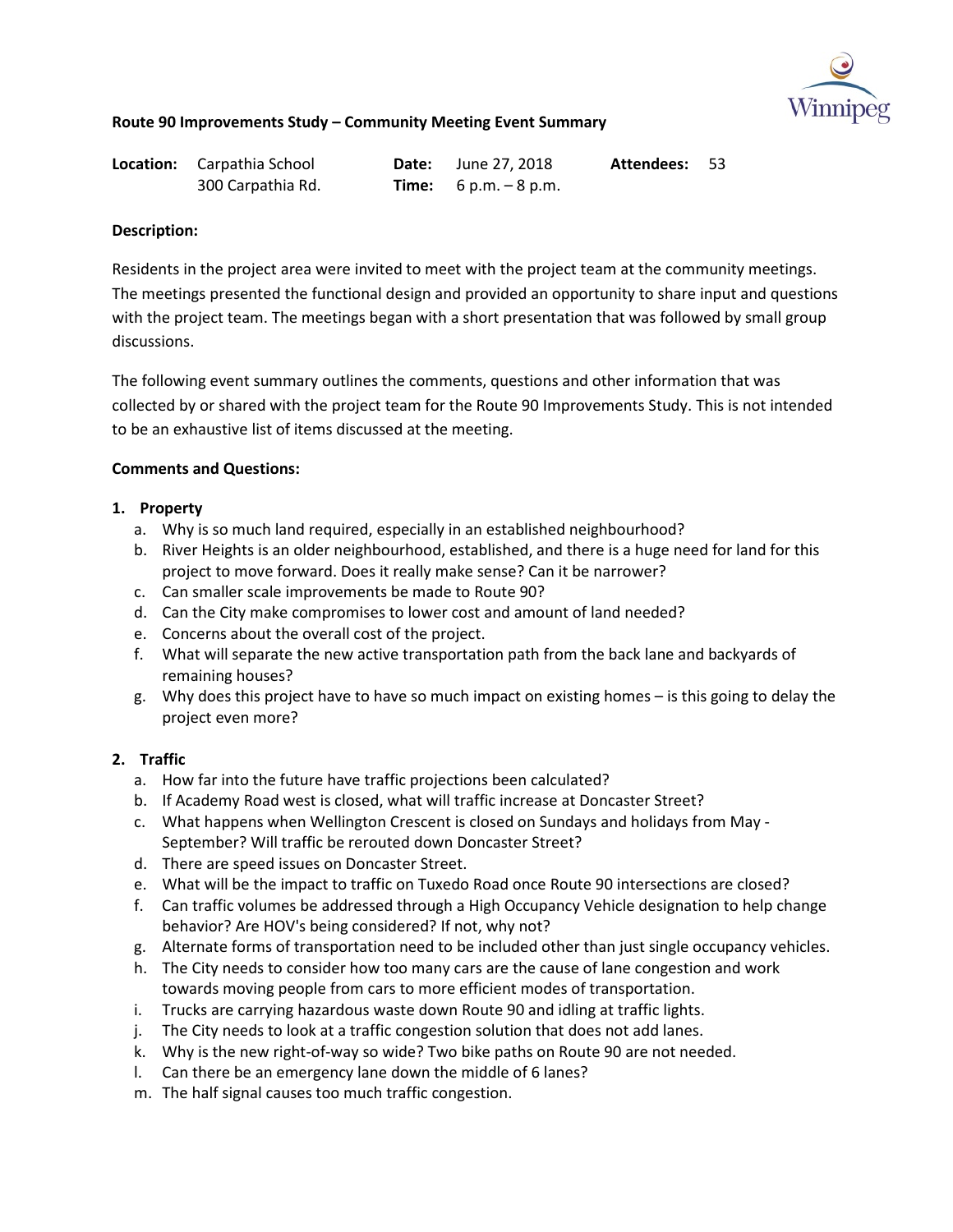- n. There are safety concerns at the intersection of Wellington Crescent and Doncaster Street from increased traffic flow.
- o. Can a new bridge also be built across the Assiniboine River in an additional location?

## **3. Design**

- a. Why does the City need 5 meter medians?
- b. The functional design does not consider east-west connections enough, especially with respect to access to Assiniboine Park.
- c. There was a statement that impact on environment is to be minimized and yet I hear that road alignment is the first priority. This means cars and concrete.
- d. We have to consider the environment and the mature trees in the neighbourhood.
- e. Greenspace shouldn't be an afterthought what input can be offered on environmental design now?
- f. What does the objective "minimize impact on the environment" mean?
- g. What is the 'impact reduction strategy'? Is it for impacts related to noise, kids on street, houses, etc.?
- h. Can the Manitoba Youth Centre land be used to move the alignment west to impact fewer houses?
- i. Trees or shrubs used in landscaping struggle to survive with the salt, as was seen on Route 90 north of Ness Avenue.
- j. There are clearance issues on Wellington Crescent under the St. James Bridges. A notice for tall vehicles must be at Doncaster Street before vehicles turn onto Wellington Crescent.

## **4. Local access**

- a. Concerns about the second Denman Place access being closed at Route 90. Only one access to Denman Place is not enough.
- b. What side street accesses are being closed?
- c. The City should consider closing Willow Avenue completely and direct traffic to Tuxedo Avenue.
- d. Closure of Lockwood Street at Academy Road and Academy Road west of Route 90 does not provide for service vehicles enough room to turn around and exit.

### **5. Active transportation**

- a. Where is the pedestrian and cycling access to Route 90?
- b. Pedestrian and cycling access to Assiniboine Park is important.
- c. Concern about pedestrian access across Route 90 especially at Lockston Avenue for children walking to Carpathia School.
- d. Are there active transportation connections in the surrounding community not just for flow between Taylor and Portage? What is being considered along the way?
- e. The active transportation path on the east side terminates at the St. James Bridges. Only the west side is needed.
- f. A pedestrian and cycling overpass over the decommissioned railway bridge was suggested.
- g. Cyclists in the community will be predominately moving east-west to Assiniboine Park or the Assiniboine Forest. Are two bike paths going north-south along Route 90 really needed?
- h. The City should construct overpasses at Lockston Avenue and Willow Avenue for safety of pedestrians and traffic flow.
- i. An overpass at Lockston Avenue is a safety issue.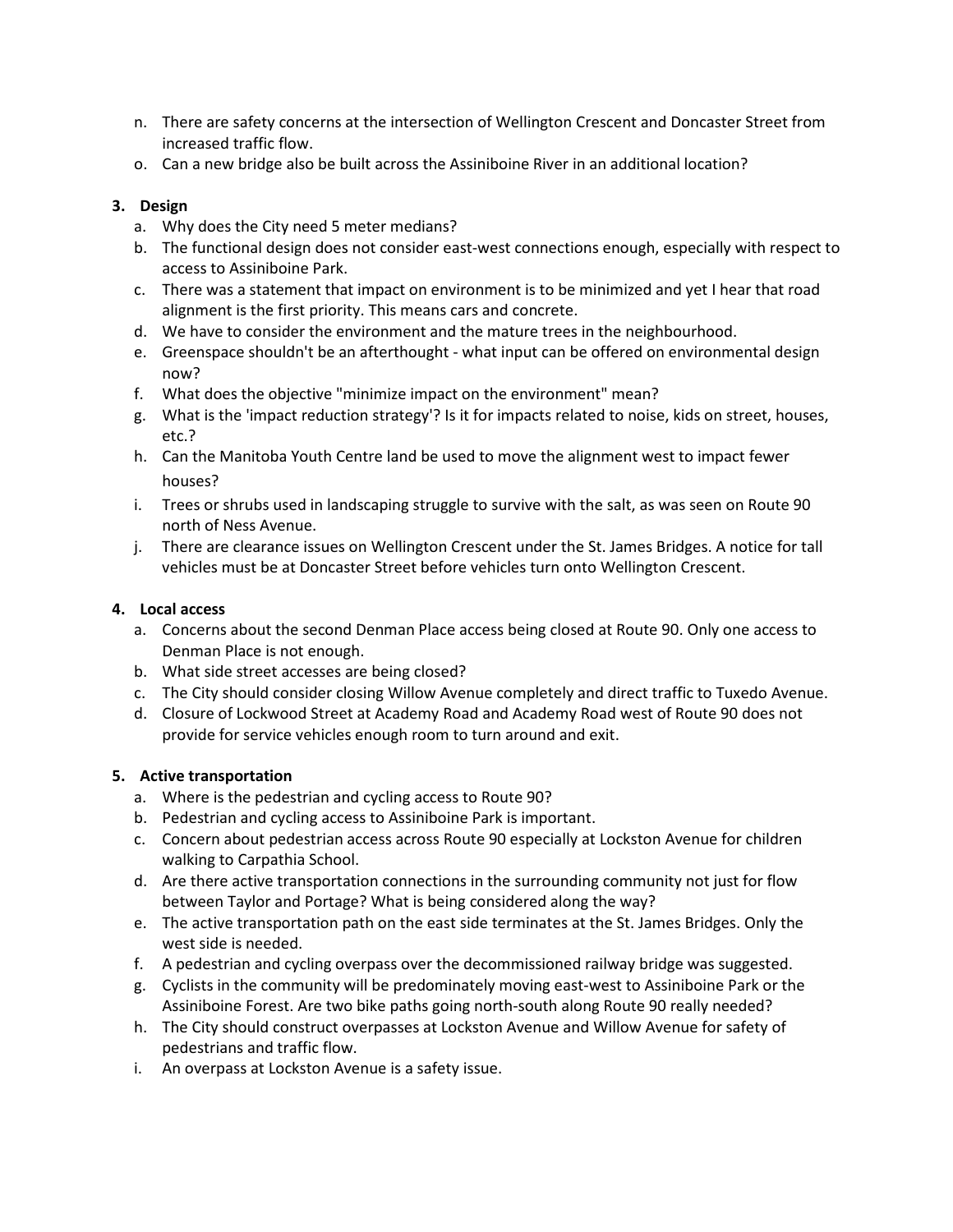# **6. Transit**

- a. There are no plans for "Park and Ride" locations along Route 90. Transit users from Charleswood currently park in streets adjacent to Route 90 and take the bus. Not including Park and Ride locations is a missed opportunity. Please consider it.
- b. There is currently a bus stop at the ramp onto Academy Road. Is that bus stop being accommodated on the new exit ramp? If not, where is it being moved to? Could possibly build a bus pullover where old train track crossed Academy Road?
- c. Will the bus stop located at southbound Route 90 at Academy Road going south also accommodated in the new design?
- d. All bus stops should be accessible via sidewalks from residential streets.

- a. The Kenaston Community Network stated that there are other options available. I would like to see other options but not if it's going to be a waste of time.
- b. What will be the process for the community?
- c. The main message received during presentation was "road design first, residual land will be dealt with later".
- d. The information provided on at the meeting is only about project plan. No alternatives are presented.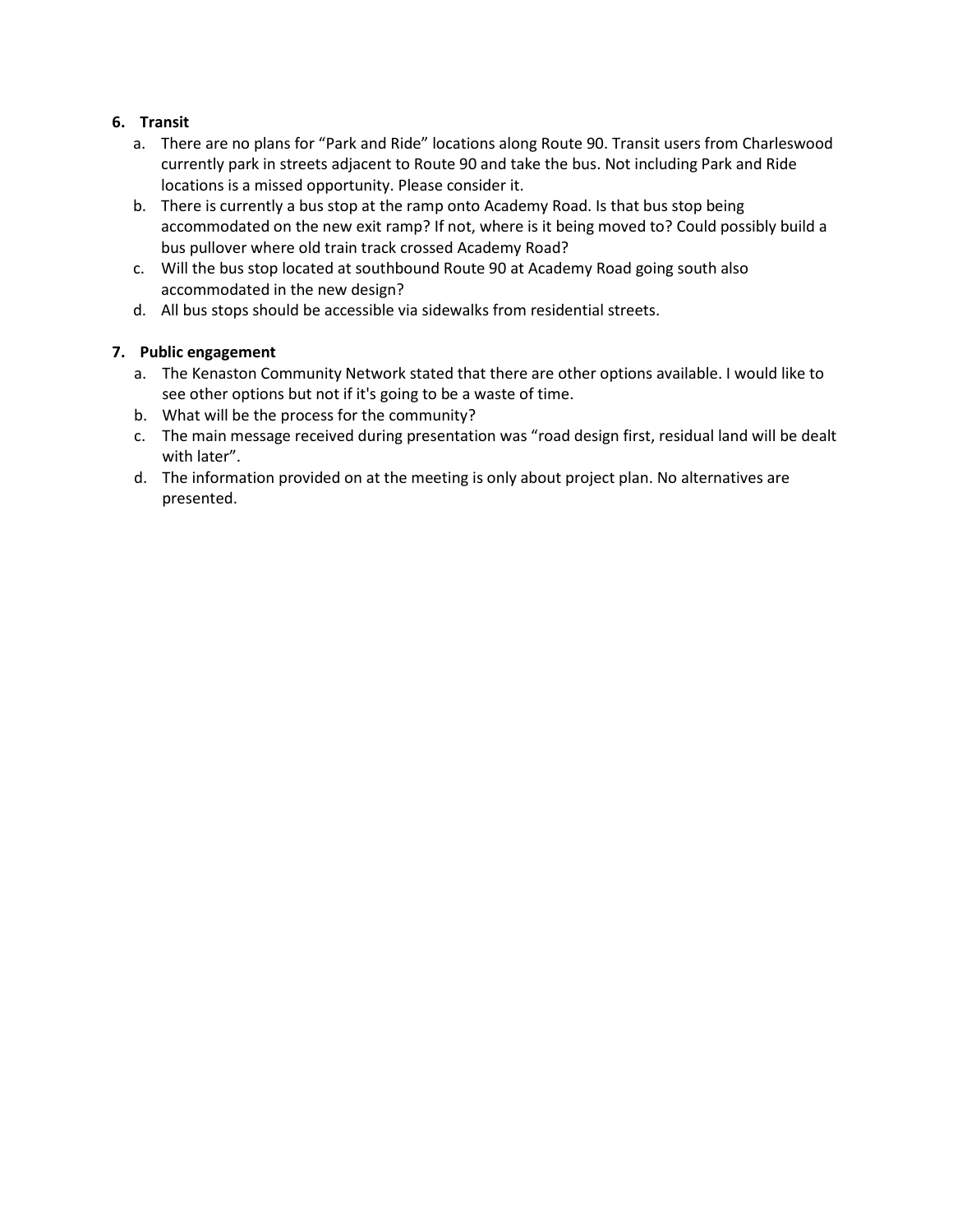

### **Route 90 Improvements Study – Pop-up Events Summary**

| Location: Outlet Collection Winnipeg Date: June 20, 2018 Time: 6 p.m. - 8 p.m. Attendees: 81 |               |                 |    |
|----------------------------------------------------------------------------------------------|---------------|-----------------|----|
| 555 Sterling Lyon Pkwy.                                                                      | June 28, 2018 | 2 p.m. – 4 p.m. | 90 |

#### **Description:**

The pop-up events were an informal, come-and-go style event open to all Winnipeggers to present the functional design, promote the online survey and provide the public with an opportunity to discuss the project. The pop-up event consisted of four presentation boards around a table map with the project team available to collect input and answer questions. The pop-up events were held at a busy mall near the project area to engage a demographic that might not normally participate in other methods and those who weren't previously interested in the project.

The following event summary outlines the comments, questions and other information that was collected by or shared with the project team for the Route 90 Improvements Study.

#### **Comments and Questions:**

#### **1. Property**

- a. Concerns that property values of the remaining homes will decrease and a lack of compensation for those homes that will eventually back onto Route 90.
- b. What will the City will do with the residual land?

### **2. Traffic**

- a. A turning light is needed westbound Corydon Avenue to southbound Route 90.
- b. Concerns with shortcutting and excessive traffic on Centennial Street.
- c. Concerns that traffic counts provided by the City are out of date.
- d. Trucks should use CentrePort instead of Route 90.
- e. What will the new speed limit be?
- f. Instead of adding an additional signalized intersection to Portage Avenue, keep the loop open and increase the acceleration lane.
- g. The City should build eight lanes now to meet current and future traffic loads. Six lanes are not enough.
- h. The Grant Avenue intersection should allow for longer for north/south movement and shorter east/west.
- i. The Academy Road off ramp is two lanes but parked cars on Academy Road create a bottle neck. Most cars turn down Centennial Street. There should be no right turns onto Centennial Street and no parking on Academy Road during peak hours.
- j. Could Lanark Street be enhanced from Academy Road to Taylor Avenue where traffic lights already exist? This could reduce traffic on other residential streets.
- k. Concerns about the number of additional traffic lights (half signals) along Route 90.

#### **3. Local access**

- a. Questions about the service road at Taylor Avenue.
- b. The fire paramedic access on Taylor Avenue should be improved with flashing signals.